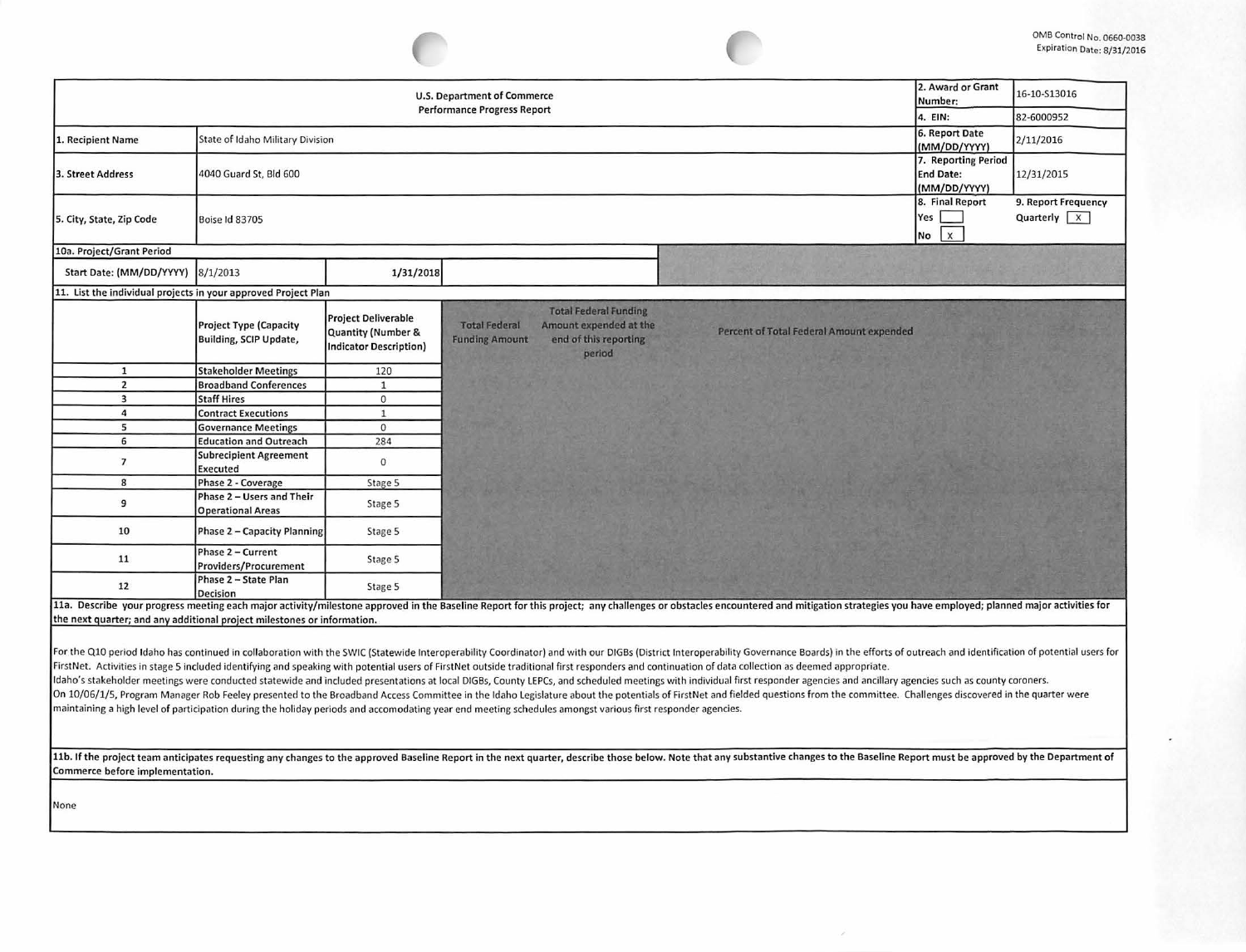$\ddot{\phantom{a}}$ 

## llc. Provide any other Information that would be useful to NTIA as it assesses this project's progress.

Matching funds expended for Q9 reported as \$6802.50, Q10 reported \$6593.19. Fringe was inaccurately captured in the accounting system, we are working with accounting to ensure the correct processes are put in place for acc reporting.

lld. Describe any success stories or best practices you have Identified. Please be as specific as possible.

Held a regional workshop on 11-12-15 in Idaho Falls that was focused towards breifing stakeholders on the data collection results and continued outreach to additional agencies. The audience represented a robust agency disc representatives from juvenille corrections, hospitals, and Information Technology specialists in the state. Held additional meetings with other potential users of FirstNet, including the Ada County Coroners Office.

12. Personnel

12a. If the project Is not fully staffed, describe how any lack of staffing may Impact the project's time line and when the project will be fully staffed.

12b. Staffing Table

| <b>Job Title</b>                                                                                                                      | FTE%                                                                        |                           | <b>Change</b>                                           |                      |                                             |                   |                 |                                                |                                                 |  |
|---------------------------------------------------------------------------------------------------------------------------------------|-----------------------------------------------------------------------------|---------------------------|---------------------------------------------------------|----------------------|---------------------------------------------|-------------------|-----------------|------------------------------------------------|-------------------------------------------------|--|
| Program Manager                                                                                                                       | 100%                                                                        | Program Management        | IN/C                                                    |                      |                                             |                   |                 |                                                |                                                 |  |
| <b>Project Manager</b>                                                                                                                | 100%                                                                        | <b>Project Management</b> | In/c                                                    |                      |                                             |                   |                 |                                                |                                                 |  |
| <b>Program Assistant</b>                                                                                                              | 100%                                                                        |                           | <b>Outreach and Data Collection Coordinator</b><br>In/c |                      |                                             |                   |                 |                                                |                                                 |  |
|                                                                                                                                       |                                                                             |                           |                                                         |                      |                                             |                   |                 |                                                |                                                 |  |
|                                                                                                                                       |                                                                             |                           |                                                         |                      |                                             |                   |                 |                                                |                                                 |  |
| 13. Subcontracts (Vendors and/or Subrecipients)                                                                                       |                                                                             |                           |                                                         |                      |                                             |                   |                 |                                                |                                                 |  |
| 13a. Subcontracts Table - Include all subcontractors. The totals from this table must equal the "Subcontracts Total" in Question 14f. |                                                                             |                           |                                                         |                      |                                             |                   |                 |                                                |                                                 |  |
| Name                                                                                                                                  | <b>Subcontract Purpose</b>                                                  |                           | Type<br>(Vendor/Subrec.)                                | RFP/RFQ Issued (Y/N) | <b>Contract</b><br><b>Executed</b><br>(Y/N) | <b>Start Date</b> | <b>End Date</b> | <b>Total Federal Funds</b><br><b>Allocated</b> | <b>Total Matching Funds</b><br><b>Allocated</b> |  |
| Val Technologies                                                                                                                      | <b>SLIGP and PSBAG Consulting</b>                                           |                           | Vendor                                                  | N                    | v                                           | 7/1/2014          | 8/13/2014       | \$2,580.00                                     | \$0.00                                          |  |
| Gloria Totoricaguena                                                                                                                  | Idaho Technology Summit-Professional Planning<br>Services                   |                           | <b>Vendor</b>                                           | N                    |                                             | 10/1/2014         | 6/6/2015        | \$20,000.00                                    | \$0.00                                          |  |
| DePaul                                                                                                                                | <b>Personnel State Contract</b>                                             |                           | <b>Vendor</b>                                           | N                    | ٧                                           | 10/7/2014         | 1/15/2015       | \$1,260.00                                     | \$0.00                                          |  |
| Various Vendors                                                                                                                       | Conference Room for<br>Meetings                                             |                           | Vendor                                                  | N                    |                                             | 10/29/2014        | 12/9/2014       | \$9,600.00                                     | \$0.00                                          |  |
| Science Applications<br><b>International</b>                                                                                          | Professional Planning, Outreach, and Programatic<br><b>Support Services</b> |                           | lVendor                                                 |                      |                                             | 6/1/2015          | 12/30/2017      | \$227,512.00                                   | \$0.00                                          |  |
| Legal Council                                                                                                                         |                                                                             |                           | Vendor                                                  | n                    |                                             | 1/1/2015          | 12/30/2017      | \$18,750.00                                    | \$0.00                                          |  |
| 13b. Describe any challenges encountered with vendors and/or subrecipients.                                                           |                                                                             |                           |                                                         |                      |                                             |                   |                 |                                                |                                                 |  |
| Idaho has no subrecipients.                                                                                                           |                                                                             |                           |                                                         |                      |                                             |                   |                 |                                                |                                                 |  |